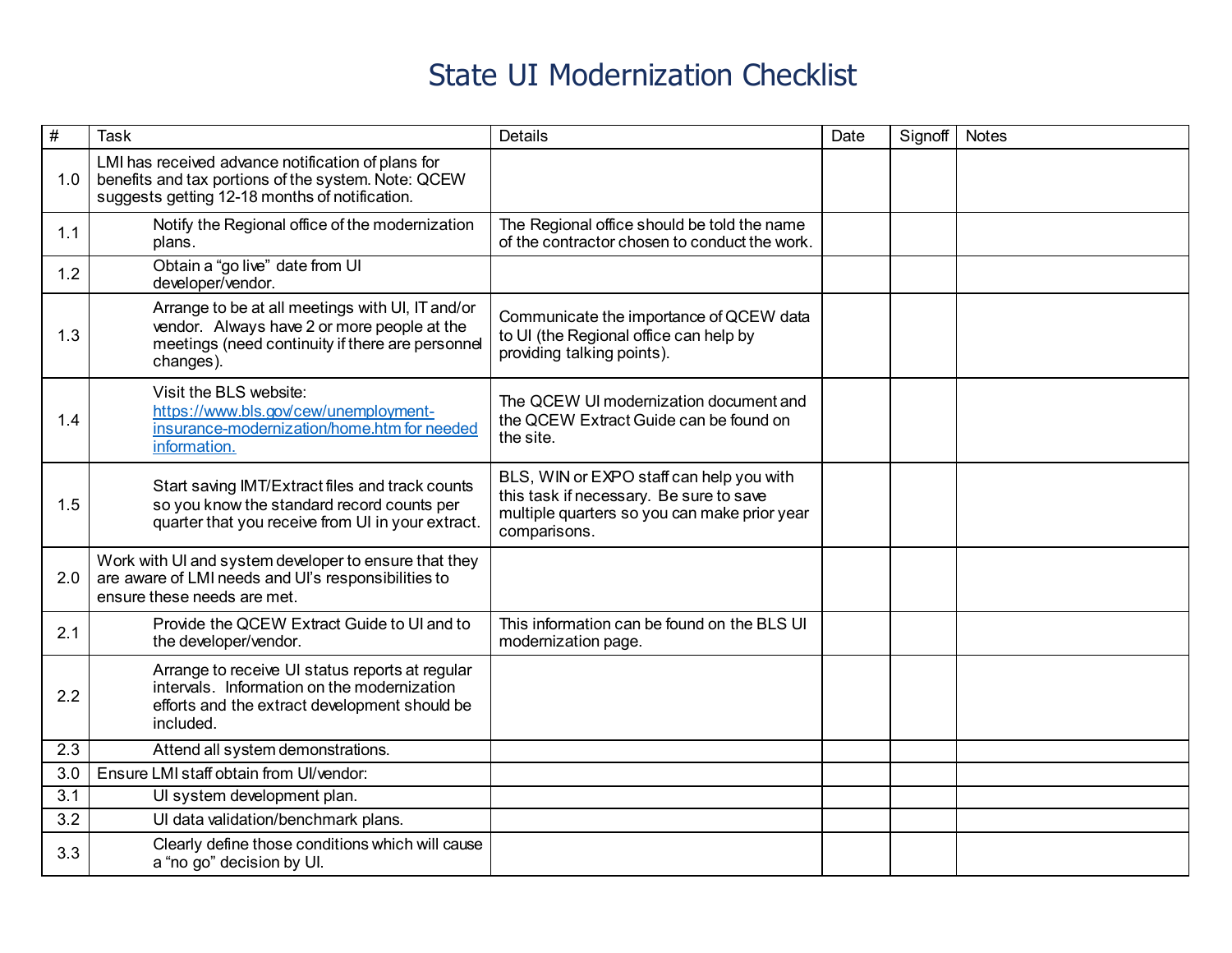| $\frac{1}{2}$ | <b>Task</b>                                                                                                                                                                                                                                                                                                       | <b>Details</b>                                                                      | Date | Signoff | <b>Notes</b> |
|---------------|-------------------------------------------------------------------------------------------------------------------------------------------------------------------------------------------------------------------------------------------------------------------------------------------------------------------|-------------------------------------------------------------------------------------|------|---------|--------------|
| 4.0           | Obtain information on how UI numbers will be treated in<br>the new system.                                                                                                                                                                                                                                        | Note: please review the UI modernization<br>guide for numbering scheme information. |      |         |              |
| 4.1           | If the UI numbers will be changed, obtain<br>information on how UI numbers will be<br>configured.                                                                                                                                                                                                                 |                                                                                     |      |         |              |
| 4.2           | Ensure that all UI numbers will remain unique.                                                                                                                                                                                                                                                                    |                                                                                     |      |         |              |
| 4.3           | Decide who will establish the linkages of the old<br>and new UI numbers and how that conversion<br>will be applied in the state QCEW system.                                                                                                                                                                      |                                                                                     |      |         |              |
| 4.4           | Document information on any UI numbers that<br>will be purged from the system during the<br>modernization.                                                                                                                                                                                                        |                                                                                     |      |         |              |
| 5.0           | Ensure that wage records are not used to generate<br>monthly employment. If this is not successful, ensure<br>that extract programming which sums employment<br>includes the use of an identifier for "employee worked<br>or received pay for the payroll period including the 12 <sup>th</sup><br>of the month." |                                                                                     |      |         |              |
| 6.0           | Review the data dictionary and identify the appropriate<br>data elements to be included in the extract. Refer to<br>the QCEW Extract Guide for more information on each<br>data element.                                                                                                                          |                                                                                     |      |         |              |
| 6.1           | Identify all sources of UI tax data that can be<br>used for the QCEW extract.                                                                                                                                                                                                                                     |                                                                                     |      |         |              |
| 6.2           | Identify the appropriate dates for inclusion in<br>the extract.                                                                                                                                                                                                                                                   |                                                                                     |      |         |              |
| 6.3           | Ensure that UI estimates for monthly<br>employment, total wages, taxable wages,<br>and/or contributions ARE NOT used.                                                                                                                                                                                             |                                                                                     |      |         |              |
| 6.4           | Ensure that the UI system and the extract can<br>distinguish between zero reported data and<br>missing data.                                                                                                                                                                                                      |                                                                                     |      |         |              |
| 7.0           | Establish responsibilities and timelines for the<br>development of QCEW extracts, work with the vendor<br>to choose the optimal extract format.                                                                                                                                                                   |                                                                                     |      |         |              |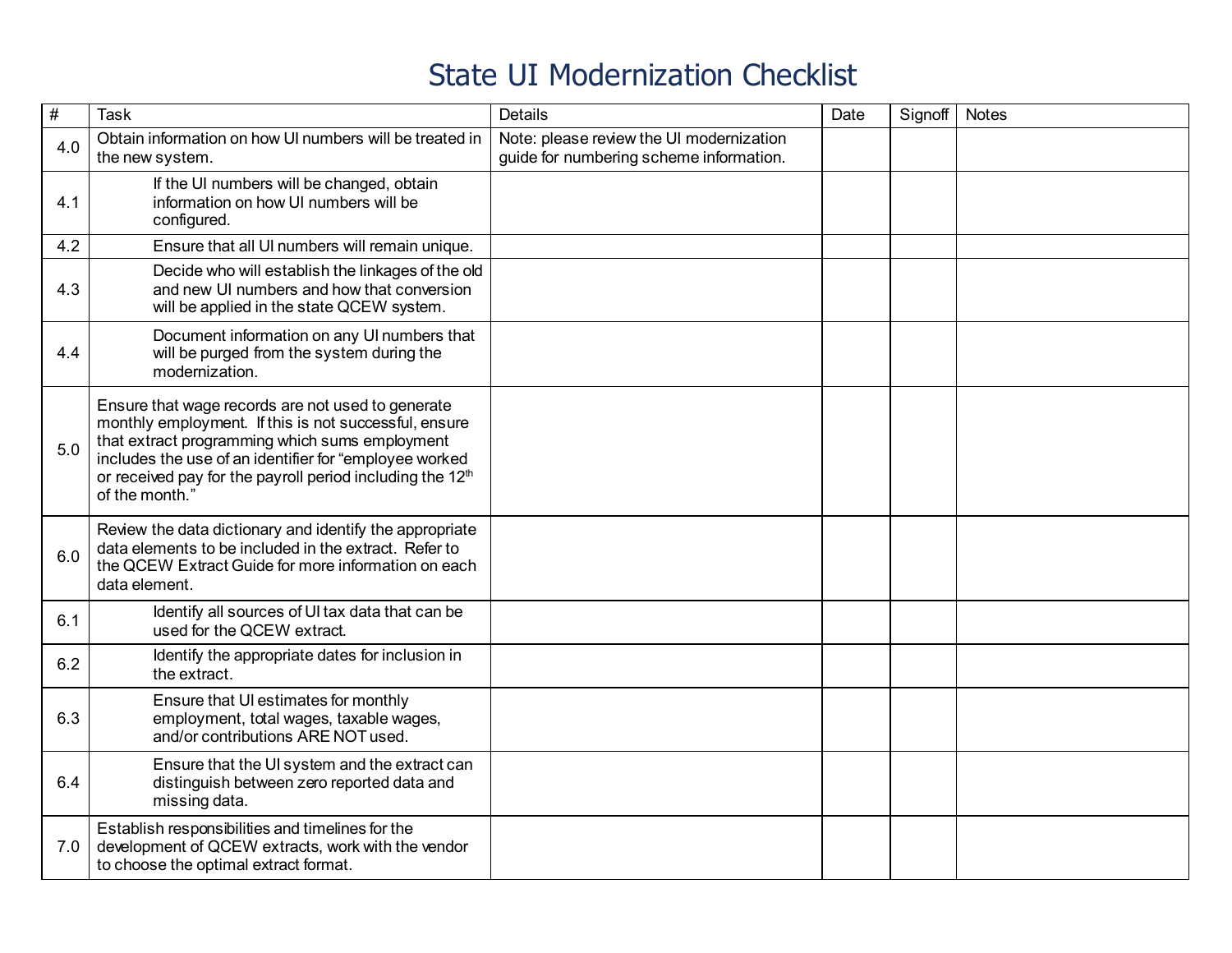| $\overline{\#}$ | <b>Task</b>                                                                                                                                                            | <b>Details</b>                                                                                                                                                                                                                                                                                   | Date | Signoff | <b>Notes</b> |
|-----------------|------------------------------------------------------------------------------------------------------------------------------------------------------------------------|--------------------------------------------------------------------------------------------------------------------------------------------------------------------------------------------------------------------------------------------------------------------------------------------------|------|---------|--------------|
| 7.1             | Quarterly data.                                                                                                                                                        |                                                                                                                                                                                                                                                                                                  |      |         |              |
| 7.2             | Non-quarterly data.                                                                                                                                                    |                                                                                                                                                                                                                                                                                                  |      |         |              |
| 7.3             | Wage records (in LEHD format), required for<br>the Wage File Creator and an input for the WIN<br>Wage Record Tool.                                                     | Note: The WIN system will not take output<br>from the wage file creator, however, both the<br>wage file creator and the WIN wage record<br>tool will use the LEHD file as an input file. It<br>is strongly recommended that you use the<br>LEHD file format.                                     |      |         |              |
| 7.4             | Predecessor/Successor data.                                                                                                                                            |                                                                                                                                                                                                                                                                                                  |      |         |              |
| 7.5             | Electronic contact information.                                                                                                                                        |                                                                                                                                                                                                                                                                                                  |      |         |              |
| 7.6             | Supplemental state file *optional information for<br>each state.                                                                                                       |                                                                                                                                                                                                                                                                                                  |      |         |              |
| 8.0             | Test and approve employer self-coding tools for all<br>fields that will be self-coded: NAICS, County or Town.                                                          |                                                                                                                                                                                                                                                                                                  |      |         |              |
| 8.1             | Provide current NAICS codes to UI<br>developer/vendor.                                                                                                                 | Current codes can be found on the BLS<br>NAICS website.                                                                                                                                                                                                                                          |      |         |              |
| 8.2             | Test self-coding tools.                                                                                                                                                |                                                                                                                                                                                                                                                                                                  |      |         |              |
| 8.3             | Test any output that QCEW will receive. Do<br>QCEW staff have the information necessary to<br>assign a code to new businesses?                                         |                                                                                                                                                                                                                                                                                                  |      |         |              |
| 8.4             | Establish procedures for updating codes in the<br>UI system if UI wants them.                                                                                          |                                                                                                                                                                                                                                                                                                  |      |         |              |
| 9.0             | Establish responsibility for the sending of missing data<br>notices.                                                                                                   |                                                                                                                                                                                                                                                                                                  |      |         |              |
| 10.0            | Establish a testing calendar for both the QCEW extract<br>and screens accessed by QCEW staff. Testing should<br>begin at least six months prior to the "go live" date. |                                                                                                                                                                                                                                                                                                  |      |         |              |
| 10.1            | Request an EXPO testing site from<br>SCR2@bls.gov. WIN states should work with<br>BLS and WIN staff to set up a WIN test server.                                       | For the EXPO test site, you will need to<br>provide the name, phone number, BLS and<br>State emails for each person who will be<br>testing. Please remember that you may find<br>it helpful to have two or three people testing.<br>All testers need to have BLS firewall access<br>and a token. |      |         |              |
| 10.2            | Properly test the extract in the State's QCEW<br>system.                                                                                                               | Work with the regional office to establish<br>testing protocol.                                                                                                                                                                                                                                  |      |         |              |